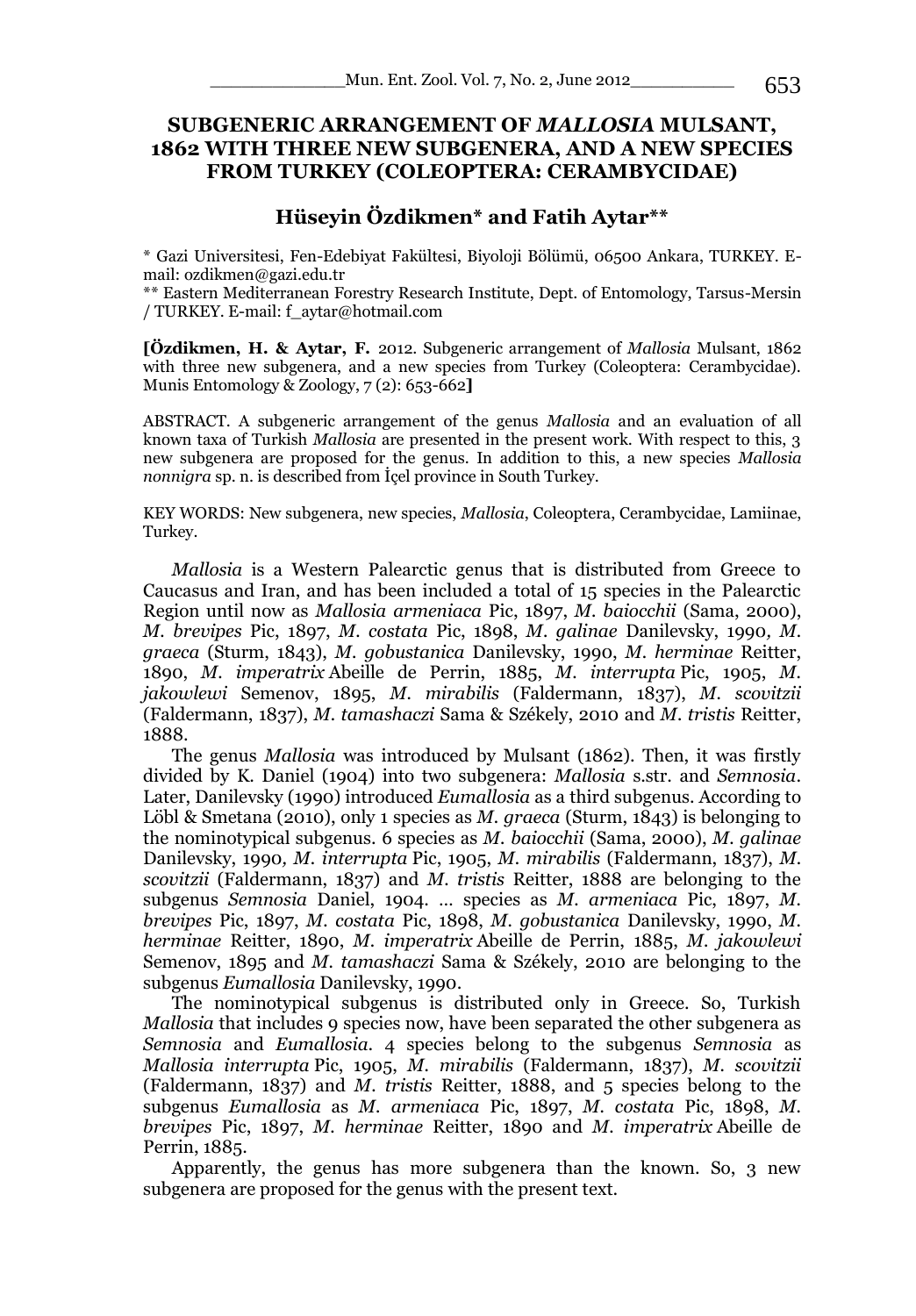In addition to this, a new species (*Mallosia nonnigra* sp. n.) is described from South Turkey with the present work.

One of new subgenera, *Anatolomallosia* subgen. n., is based on a new species, *Mallosia nonnigra* sp. n.. It is monotypic subgenus now. So Turkish *Mallosia*  includes 10 species of 3 subgenera (including new taxa).

*Micromallosia* Pic, 1900 is a separate genus according to Löbl & Smetana (2010). So, it is not evaluated in the genus *Mallosia*.

A short key to all subgenera is given at the end of present text.

All Turkish taxa of the genus *Mallosia* are presented as follows:

**GENUS** *MALLOSIA* Mulsant, 1862: 399

Type species: *Saperda graeca* Sturm, 1843

**SUBGENUS** *SEMNOSIA* Daniel, 1904: 304

Type species: *Saperda scovitzii* Faldermann, 1837

**SPECIES** *Mallosia scovitzii* (Faldermann, 1837: 284) **Orig. comb.:** *Saperda scovitzii* Faldermann, 1837.

**Type loc.:** Transcaucasia (Faldermann, 1837).

**Synonyms:** *atricornis* Pic, 1915; *semilimbata* Pic, 1900.

**Old records from Turkey:** Malatya prov. (Heyden,1888); Kurdistan (Aurivillius, 1921; Winkler, 1924-1932); Asia Minor: Trabzon as *M. scovitzi* ab. *atricornis* (Aurivillius, 1921; Winkler, 1924-1932); Erzurum and near (Özbek, 1978); Turkey (Danilevsky & Miroshnikov, 1985; Danilevsky, 1990; Lodos, 1998); Van prov.: Erciş (Adlbauer, 1988); Kars prov. (Tozlu et al., 2003).

**Range:** Armenia, Azerbaijan, Georgia, Turkey.

**Remark:** The species was not given for Turkey by Löbl & Smetana (2010).

**SUBGENUS** *EUMALLOSIA* Danilevsky, 1990: 364

Type species *Mallosia herminae* Reitter, 1890

**SPECIES** *Mallosia armeniaca* Pic, 1897: 188

**Orig. comb.:** *Mallosia angelicae* var. *armeniaca* Pic, 1897.

**Type loc.:** Armenia (Pic, 1897).

**Synonyms:** *caucasica* Pic, 1898; *haiastanica* Danilevsky, 2007.

**Old records from Turkey:** Turkey (Danilevsky & Miroshnikov, 1985; Danilevsky, 1990; Löbl & Smetana, 2010); Muş prov.: Buğlan (Tauzin, 2000). **Range:** Armenia, Iran, Turkey.

**SPECIES** *Mallosia brevipes* Pic, 1897: 188

**Orig. comb.:** *Mallosia brevipes* Pic, 1897.

**Type loc.:** Iran (Pic, 1897).

**Synonym:** *cribratofasciata* K. Daniel, 1904.

**Old records from Turkey:** Turkey (Löbl & Smetana, 2010).

**Range:** Armenia, Iran, Turkey.

**Remark:** The single synonym, - *cribratofasciata* K. Daniel, 1904 was described from Transcaucasia. So, the single record of Löbl & Smetana (2010) does not include any exact locality.

**SPECIES** *Mallosia costata* Pic, 1898: 124 **Orig. comb.:** *Mallosia costata* Pic, 1898.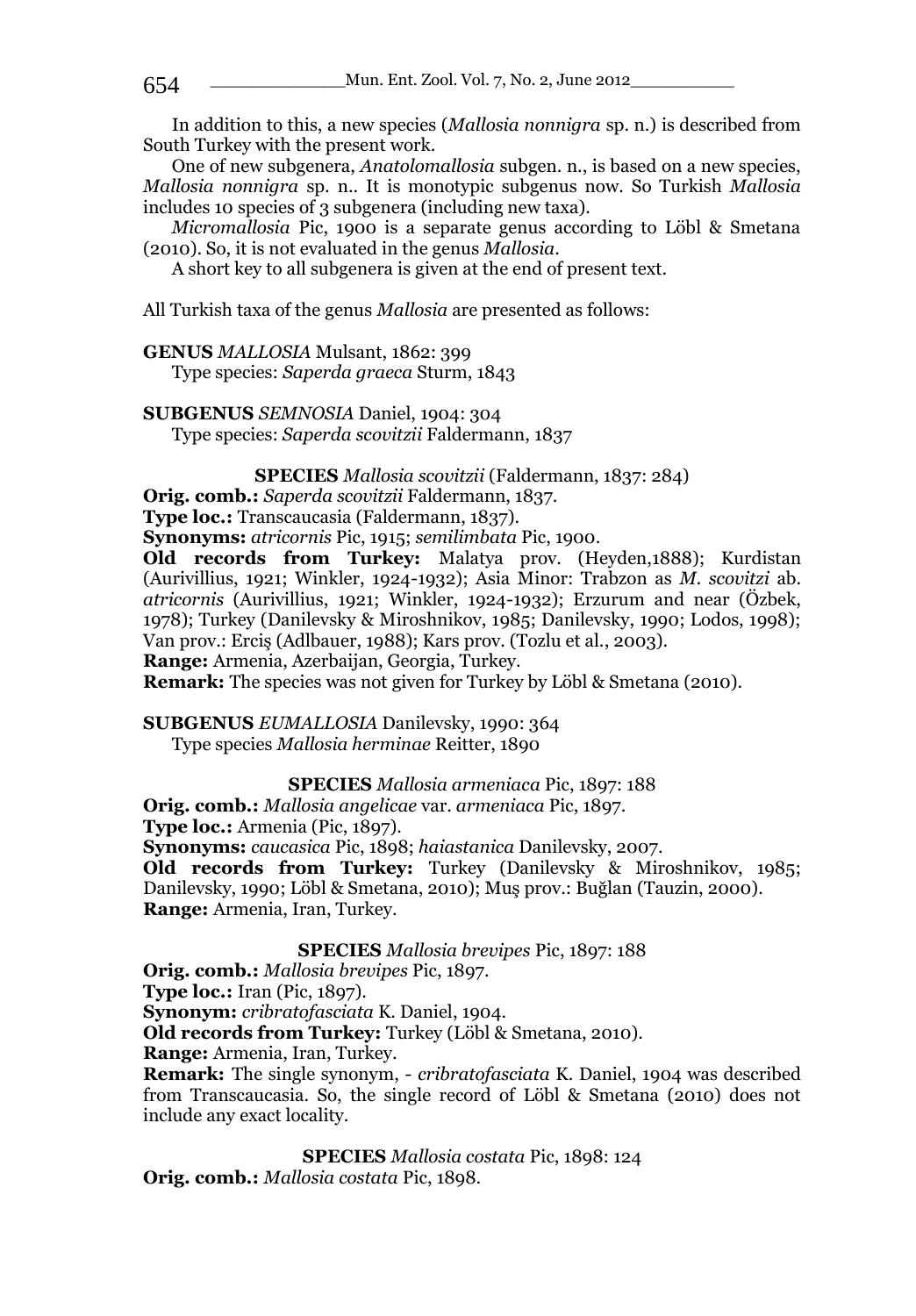**Type loc.:** Kurdistan (Pic, 1898).

**Synonym:** *kurdistana* Breuning, 1970.

**Old records from Turkey:** Kurdistan (Aurivillius, 1921; Winkler, 1924-1932); Turkey (Lodos, 1998; Löbl & Smetana, 2010); Turkey as ssp. *kurdistana* (Tozlu et al., 2003).

**Range:** Iran, Turkey.

**Remark:** As seen above, all records from Turkey do not include any exact locality.

## **SPECIES** *Mallosia herminae* Reitter, 1890: 241

**Orig. comb.:** *Mallosia herminae* Reitter, 1890.

**Type loc.:** Arax valley (Reitter, 1890).

**Old records from Turkey:** Kurdistan (Aurivillius, 1921); Gümüşhane prov.: Soğanlı pass (Breuning et Villiers, 1967); Turkey (Danilevsky & Miroshnikov, 1985; Danilevsky, 1990); Van prov., Şırnak prov., Bingöl prov. (Adlbauer, 1992); Van prov.: Kuzgunkıran pass (Rejzek et al., 2001); Erzurum prov.: Nenehatun (Özdikmen & Hasbenli, 2004).

**Range:** Azerbaijan, Iran, Turkey.

**Remark:** The species was not given for Turkey by Löbl & Smetana (2010).

**SPECIES** *Mallosia imperatrix* Abeille de Perrin, 1885: CXL

**Orig. comb.:** *Mallosia imperatrix* Abeille de Perrin, 1885.

**Type loc.:** Syria: Bloudan (Antiliban Mountains) (Abeille de Perrin, 1885).

**Synonyms:** *robusta* Pic, 1901; *tauricola* K. Daniel, 1904.

**Old records from Turkey:** Taurus as *M. imperatrix* var. *tauricola* (Aurivillius, 1921); Nur Mountain (Demelt, 1967); Osmaniye prov.: Nurdağı pass, Bingöl prov. (Adlbauer, 1988); Turkey (Lodos, 1998; Löbl & Smetana, 2010); Adıyaman prov.: Karadut village, Nemrut Mountain as ssp. *tauricola* (Rejzek & Hoskovec, 1999); Hakkari prov.: Suvari Halil (Tauzin, 2000); Bingöl prov., Bitlis prov., Erzurum prov. (Tozlu et al., 2003); Turkey as ssp. *tauricola* (Tozlu et al., 2003); Van prov.: Van-Bahçesaray road (Narlıca) as ssp. *tauricola* (Özdikmen, 2006).

**Range:** Iran, Iraq, Lebanon, Syria, Turkey.

### **SUBGENUS** *EUSEMNOSIA* **subgen. n.**

Type species: *Saperda mirabilis* Faldermann, 1837: 283

## **SPECIES** *Mallosia interrupta* Pic, 1905: 28

**Orig. comb.:** *Mallosia scowitzi* var. *interrupta* Pic, 1905 (misspelling). **Type loc.:** Turkey: Van prov. (Pic, 1905).

**Old records from Turkey:** Kurdistan (Aurivillius, 1921; Winkler, 1924-1932); Van prov.: Kuzgunkıran, Hakkari prov.: Yüksekova and Şemdinli (Fuchs et Breuning, 1971); Between Bitlis and Van provinces: Gevaş, Kuzgunkıran pass (Adlbauer, 1992); Van prov.: Kuzgunkıran pass (Rejzek et al., 2001); Van prov.: Van-Bahçesaray road (Narlıca) and Başkale (Özdikmen, 2006); Turkey (Löbl & Smetana, 2010).

**Range:** Iran, Turkey.

### **SPECIES** *Mallosia mirabilis* (Faldermann, 1837: 283)

The species includes 2 subspecies. It is represented by both subspecies in Turkey.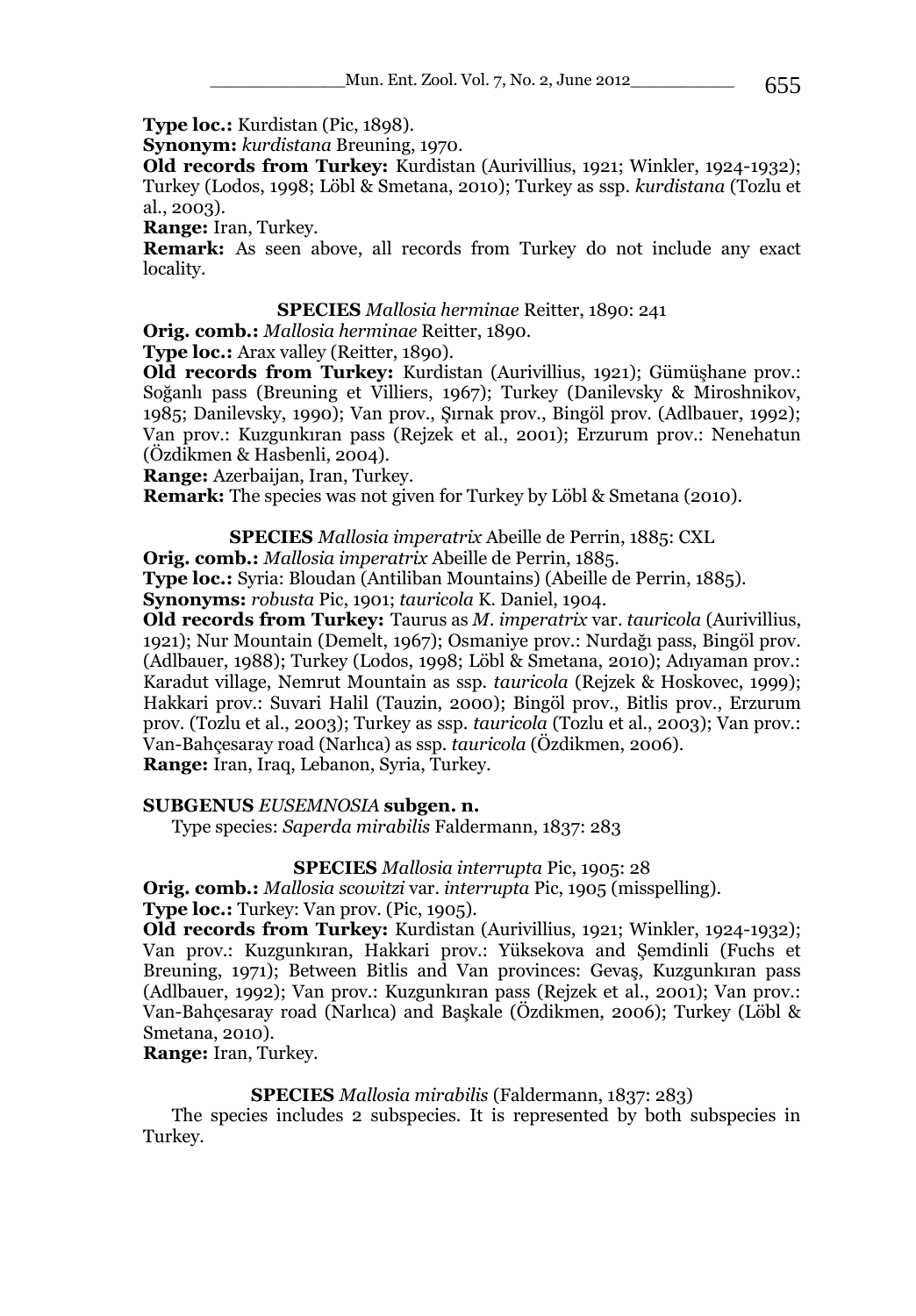**SUBSPECIES** *Mallosia mirabilis devexula* Holzschuh, 1989: 176 **Orig. comb.:** *Mallosia scovitzi devexula* Holzschuh, 1989 (misspelling). **Type loc.:** Turkey: Hakkari prov.: Uludere (Süvari Halil pass) and Tanin (Tanin pass) (Holzschuh, 1989)

**Range:** Turkey.

**Remark:** It is endemic to Turkey now. It has been known only from type locality until now.

**SUBSPECIES** *Mallosia mirabilis mirabilis* (Faldermann, 1837: 283) **Orig. comb.:** *Saperda mirabilis* Faldermann, 1837.

**Type loc.:** Transcaucasia (Faldermann, 1837) [apparently mislabelled].

**Synonyms:** *kotschyi* Hampe, 1852 (*Phytoecia*); *anglbaueri* Kraatz, 1884; *bitlisiensis* Pic, 1902; *delagrangei* Pic, 1902; *multimaculata* Pic, 1902; *semirubra* Pic, 1905.

**Old records from Turkey:** Malatya prov. as *Mallosia ganglbaueri* (Kraatz,1884); Malatya prov. (Heyden,1888); Bitlis prov. as *M. mirabilis* var. *bitlisiensis* (Aurivillius, 1921; Winkler, 1924-1932); Taurus as *M. mirabilis* var. *ganglbaueri* and *M. mirabilis* ab. *semirubra* (Aurivillius, 1921); Anatolia as *M. mirabilis* ab. *ganglbaueri* (Winkler, 1924-1932); Kahramanmaraş prov.: Elbistan (Demelt, 1967); Hakkari prov.: Sat (Adlbauer, 1988); Turkey (Lodos, 1998; Löbl & Smetana, 2010).

**Range:** Iran, Iraq, Turkey.

**SPECIES** *Mallosia tristis* Reitter, 1888: 134

**Orig. comb.:** *Mallosia tristis* Reitter, 1888.

**Type loc.:** Azerbaijan: Talysh (Lenkoran) (Reitter, 1888).

**Synonyms:** *angelicae* Reitter, 1890; *lederi* Pic, 1908.

**Old records from Turkey:** Kurdistan (Aurivillius, 1921; Winkler, 1924-1932); Turkey as *M. angelicae* Reitter, 1890 (Danilevsky & Miroshnikov, 1985); Turkey (Lodos, 1998; Löbl & Smetana, 2010).

**Range:** Azerbaijan, Iran, Turkey.

**Remark:** The species has been reported from Turkey by a few authors as seen above. But all records do not include any exact locality.

### **SUBGENUS** *ANATOLOMALLOSIA* **subgen. n.**

Type species: *Mallosia nonnigra* **sp. n.**

Description of the new subgenus is below.

### **SPECIES** *Mallosia nonnigra* **sp. n.** (Fig. 1)

**Material examined**: Holotype ♀: TURKEY, İçel prov.: Erdemli, Sorgun road, 30.IV.2003, with net. The specimen is conserved in Entomology Department of Eastern Mediterranean Forestry Research Institute (İçel province, TURKEY).

**Description:** Body length (from the mandibles to the pygidium): 28.125 mm (holotype female): Integument red brown. Head except clearly red-brown coloured clypeus and labrum, dark brown or nearly black; on frons very densely clothed with dirty yellow, mostly recumbent and sparsely erect pubescence; on vertex coarsely irregular puncturated, but the punctures smaller than that of elytra. Antennae robust, almost entirely red-brown, covered with recumbent dirty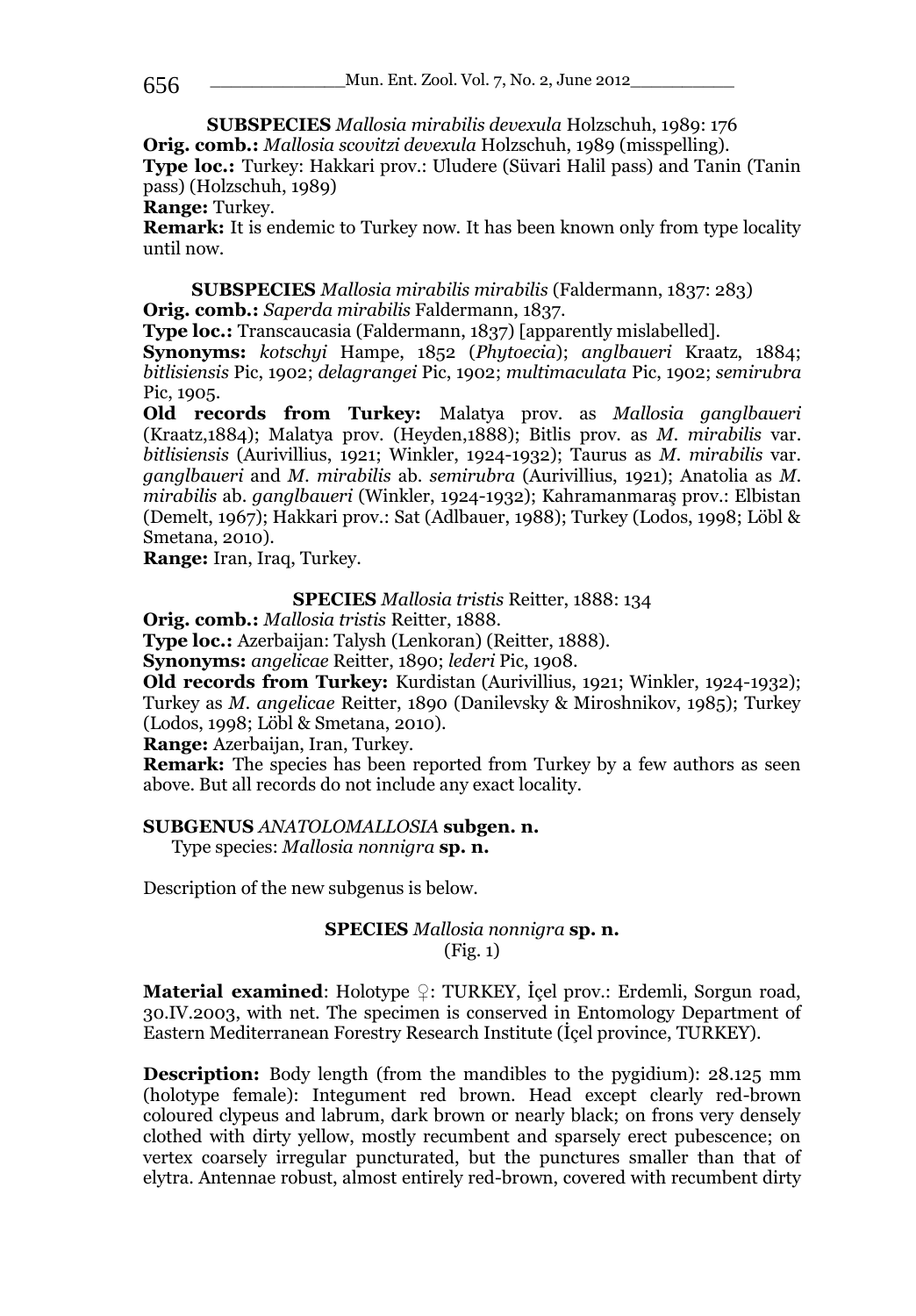yellow or golden yellow pubescence; first segment longer than third. Pronotum clothed with rather dense, on disc dirty yellow, on the sides whitish-yellow pubescence; disc at basal part with rather sparsely pubescence, so surface visible in this part, with two signs like eye forming dark brown raised furrows at each side of the middle and one more sign near basal edge on the median line, and later smaller than the others; pronotal punctures sparse and fine, much smaller than that of head and especially elytra. Scutellum clothed with densely whitishyellow pubescence except coloured red-brown, glabrous narrow parts on sides, the punctures very fine just like that on pronotum. Elytra coarsely and deeply punctured especially at basal part, without any ground pubescence; each elytron with three longitudinal carinae interrupted by deep punctures and with three wide longitudinal stripes (humeral, dorsal and presutural) with white pubescence on the disc, lateral parts that between third longitudinal carina and lateral edge, with dirty yellow or golden yellow pubescence entirely, later part visible from above for most parts, and wide longitudinal stripes on the disc fused before the elytral apex and interrupted by points (larger at base, distinctly smaller towards the apex). The suture black. Legs with femora and tibiae sparsely covered with dirty yellow pubescence.

**Etymology**: From the latin words "non" (meaning no in English) and "nigro" (meaning black in English).

**Discussion:** The new species appears closely related to *M. (E.) armeniaca* according to the key of Danilevsky (1990). But, it can be easily distinguished by mentioned above characteristics.

Consequently, Turkish *Mallosia* includes 10 species of 4 subgenera now. A short key to the Turkish *Mallosia* species is presented as follows:

### **A shorth key to the Turkish** *Mallosia* **species**

**1 (2)** Antennae are more or less annulated; if not teeth of tarsal claws very distinct (subgen. *Semnosia* Daniel, 1904)………………………………………………………... *M.* **(***Semnosia***)** *scovitzii*

**2 (1)** Antennae are not annulated; teeth of tarsal claws small, inconspicuous or absent (Other subgenera and species).

**3 (8)** Elytra without longitudinal carinae (Subgen. *Eusemnosia* subgen. n.).

**4 (5)** Background of elytra with a clear black coloured area only in ante medium part………… ………………………………………………………..…………………………. *M.* **(***Eusemnosia***)** *interrupta*

**5 (4)** Background colour of elytra completely black (other species of *M.* (*Eusemnosia*)).

**6 (7)** Pronotum with black hairs......…………………..………....... *M.* **(***Eusemnosia***)** *mirabilis*

**7 (6)** Pronotum with yellow hairs......………………….……………...... *M.* **(***Eusemnosia***)** *tristis*

**8 (3)** Each elytron with three strongly raised longitudinal carinae (two of them on elytral disc + one of them on lateral sides of elytra) (subgenera *Eumallosia* and *Anatolomallosia*).

**9 (18)** Background of elytra is completely black coloured or at least ante medium of elytra with a clear black coloured area. Hind tibiae densely covered with erect hairs forming true brush on inner side (Subgen *Eumallosia* Danilevsky, 1990).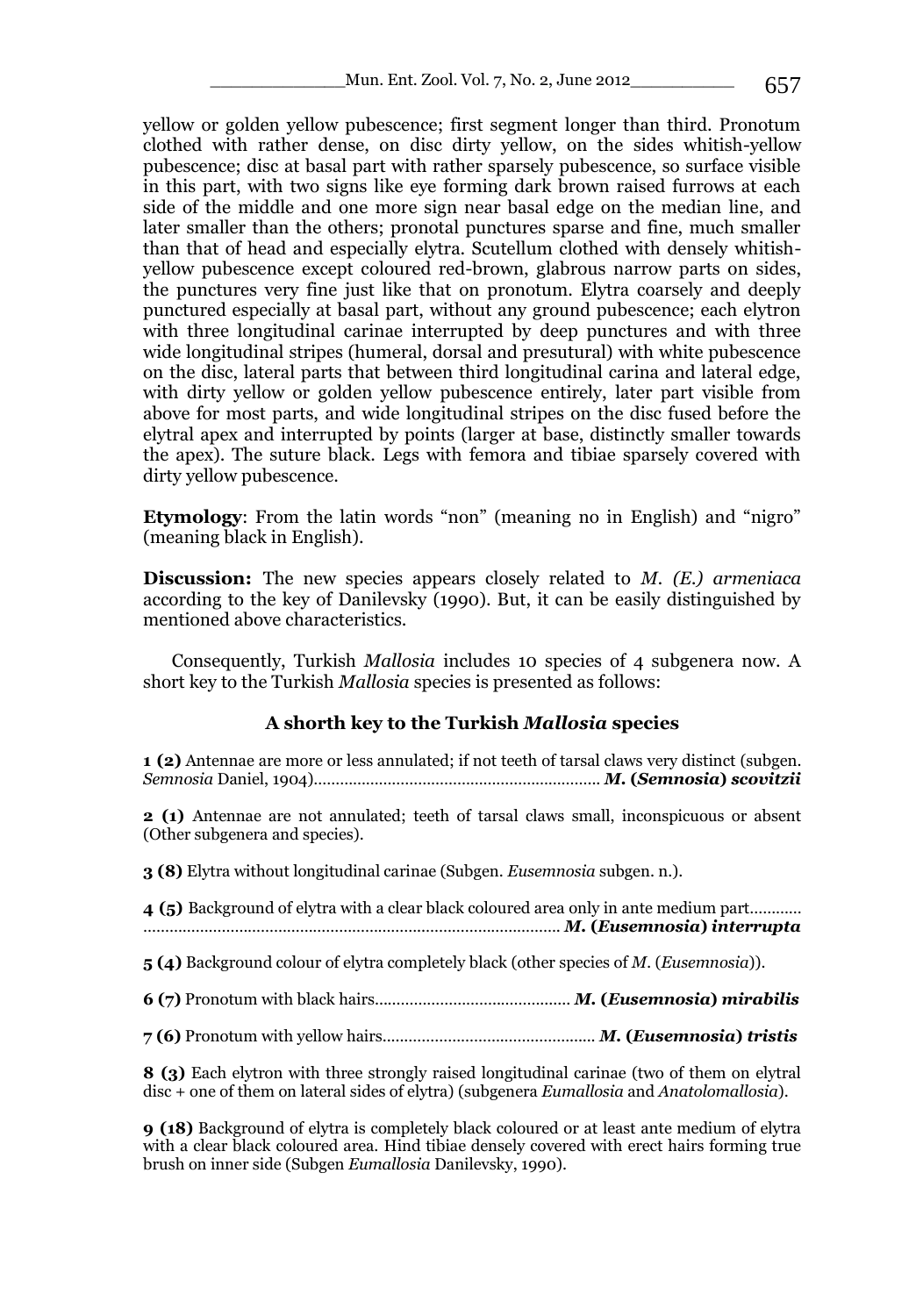\_\_\_\_\_\_\_\_\_\_\_\_\_Mun. Ent. Zool. Vol. 7, No. 2, June 2012\_\_\_\_\_\_\_\_\_\_ 658 **10 (11)** Pronotum with dark brown hairs……………………..………. *M.* **(***Eumallosia***)** *costata* **11 (10)** Pronotum with yellowish hairs (other species of *M.* (*Eumallosia*)). **12 (15)** Each toment spots reaching scutellum. **13 (14)** Elytra with sparse white pubescence along suture………………………………………………… ……………………………………………………………………………………. *M.* **(***Eumallosia***)** *armeniaca* **14 (13)** Elytra without sparse white pubescence along suture……………………………..……….…… ……………………………..…………………………………………………….….. *M.* **(***Eumallosia***)** *brevipes* **15 (12)** Each toment spots not reaching scutellum. **16 (17)** Dorsal and humeral longitudinal bands more or less regular at the basal part of elytra………………………………………..……………………………….…… *M.* **(***Eumallosia***)** *herminae* **17 (16)** Dorsal and humeral longitudinal bands more or less irregular at the basal part of elytra…..………………………………………………………….…………… *M.* **(***Eumallosia***)** *imperatrix* **18 (9)** Elytra without any clear black coloured area on surface. Hind tibiae covered with recumbent and semierect hairs not forming true brush on inner side. Inner side of hind tibiae with sparse pubescence (Subgen. *Anatolomallosia* subgen. n.)…………………………...…… ………………………………………………..………………….….………... *M.* **(***Anatolomallis***)** *nonnigra*

#### **A NEW SUBGENERIC ARRANGEMENT OF THE GENUS** *MALLOSIA*

**FAMILY** CERAMBYCIDAE Latreille, 1802: 211 **SUBFAMILY** LAMIINAE Latreille, 1825: 401 **TRIBE** PHYTOECIINI Mulsant, 1839: 191

**GENUS** *MALLOSIA* Mulsant, 1862: 399 Type species: *Saperda graeca* Sturm, 1843

**SUBGENUS** *MALLOSIA* Mulsant, 1862: 399 Type species: *Saperda graeca* Sturm, 1843

Antennae are not annulated. Elytra finely regularly puncturated, covered with dense uniform pubescence, without longitudinal carinae. Elytra with ground pubescence. So, elytral surface invisible, not include any clear black coloured area. Hind tibiae covered with recumbent and semierect hairs not forming true brush on inner side.

Monotypic subgenus from Greece.

**SUBGENUS** *SEMNOSIA* Daniel, 1904: 304 Type species: *Saperda scovitzii* Faldermann, 1837: 284

Antennae are more or less annulated. Elytra coarsely irregularly puncturated, with longitudinal toment stripes and/or toment spots, without longitudinal carinae or sometimes with 2 inconspicuous longitudinal short carinae. Elytra without ground pubescence. At least ante medium of elytra with a clear black coloured area. Teeth of tarsal claws very distinct. Inner side of hind tibiae with sparse pubescence.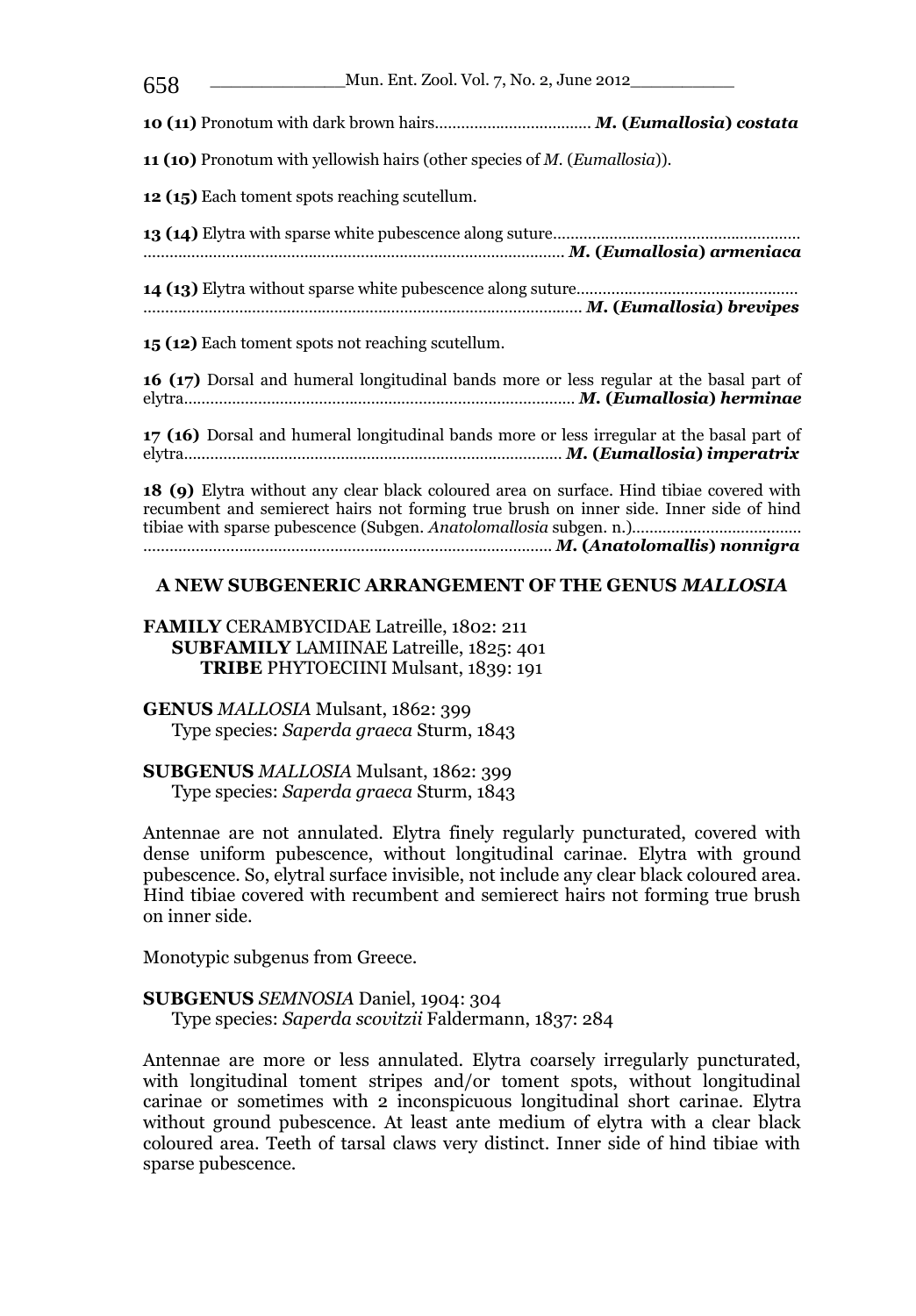Two species are known from Caucasus (Armenia, Azerbaijan, Georgia) as *Mallosia galinae* Danilevsky, 1990 and *Mallosia scovitzii* (Faldermann, 1837).

#### **SUBGENUS** *EUMALLOSIA* Danilevsky, 1990: 364 Type species: *Mallosia herminae* Reitter, 1890: 241

Antennae are not annulated. Elytra coarsely irregularly puncturated, with longitudinal toment stripes and toment spots, each elytron with three strongly raised longitudinal carinae (two of them on elytral disc + one of them on lateral sides of elytra). Elytra without ground pubescence. Background of elytra is completely black coloured or at least ante medium of elytra with a clear black coloured area. Teeth of tarsal claws small, inconspicuous or absent. Hind tibiae densely covered with erect hairs forming true brush on inner side.

Six species are known from Near East (Turkey, Syria, Iraq, Lebanon), Caucasus (Armenia, Azerbaijan) and Iran as *Mallosia armeniaca* Pic, 1897, *M. brevipes* Pic, 1897, *M. costata* Pic, 1898, *M. gobustanica* Danilevsky, 1990, *M. herminae*  Reitter, 1890 and *M. imperatrix* Abeille de Perrin, 1885.

#### **SUBGENUS** *EUSEMNOSIA* **subgen. n.**

Type species: *Saperda mirabilis* Faldermann, 1837: 283

Antennae are not annulated. Elytra coarsely irregularly puncturated, with longitudinal toment spots and/or toment stripes, without longitudinal carinae. Elytra without ground pubescence. Background of elytra is completely black coloured or at least ante medium of elytra with a clear black coloured area. Teeth of tarsal claws very distinct. Inner side of hind tibiae with sparse pubescence.

Four species that previously are in the subgenus *Semnosia* Daniel, 1904, known from Near East (Turkey, Syria, Iraq), Caucasus (Azerbaijan) and Iran as *M. baiocchii* (Sama, 2000), *M. interrupta* Pic, 1905, *M. mirabilis* (Faldermann, 1837) and *M. tristis* Reitter, 1888.

### **SUBGENUS** *SUBMALLOSIA* **subgen. n.**

Type species: *Mallosia jakowlewi* Semenov, 1895: 204

Antennae are annulated. Elytra coarsely irregularly puncturated, with longitudinal toment stripes and toment spots, each elytron with three strongly raised longitudinal carinae (two of them on elytral disc + one of them on lateral sides of elytra). Elytra with ground pubescence. So, elytral surface invisible, not include any clear black coloured area. Teeth of tarsal claws small and inconspicuous. Hind tibiae covered with recumbent and semierect hairs not forming true brush on inner side.

Two species that previously are in the subgenus *Eumallosia* Danilevsky, 1990, known from only Iran as *M. jakowlewi* Semenov, 1895 and *M. tamashaczi* Sama & Székely, 2010.

### **SUBGENUS** *ANATOLOMALLOSIA* **subgen. n.**

Type species: *Mallosia nonnigra* **sp. n.**

Antennae are not annulated. Elytra coarsely irregularly puncturated, with longitudinal toment stripes and toment spots; each elytron with three strongly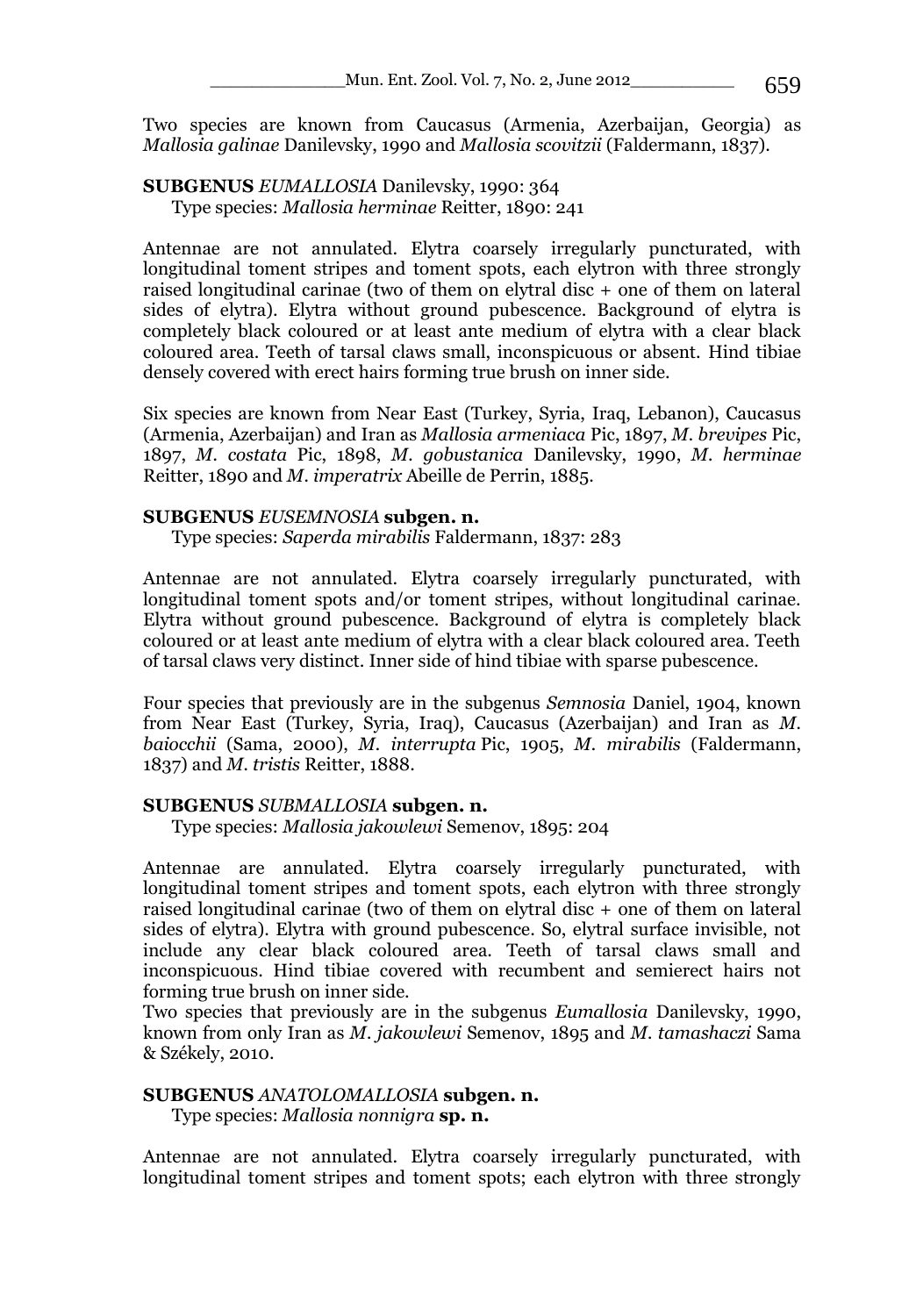raised longitudinal carinae (two of them on elytral disc + one of them on lateral sides of elytra). Elytra without both ground pubescence and also any clear black coloured area on surface. Teeth of tarsal claws inconspicuous. Hind tibiae covered with recumbent and semierect hairs not forming true brush on inner side. Inner side of hind tibiae with sparse pubescence.

Monotypic subgenus from Turkey.

### **A short key to all subgenera of** *Mallosia* **Mulsant, 1862**

**1.** Antennae are more or less annulated; if not teeth of tarsal claws very distinct……………... **2 --** Antennae are not annulated………………………..………………………………………..…………………. **3 2.** Elytra without longitudinal carinae or sometimes with 2 inconspicuous longitudinal short carinae. Elytra without ground pubescence. At least ante medium of elytra with a clear black coloured area. Teeth of tarsal claws very distinct…………..………. *SEMNOSIA* **Daniel, 1904 --** Each elytron with three strongly raised longitudinal carinae (two of them on elytral disc + one of them on lateral sides of elytra). Elytra with ground pubescence. So, elytral surface invisible, not include any clear black coloured area. Teeth of tarsal claws small and inconspicuous……………………………………………………………....… *SUBMALLOSIA* **subgen. n. 3.** Elytra without longitudinal carinae…………………………………………..……………………………… **4 --** Each elytron with three strongly raised longitudinal carinae (two of them on elytral disc + one of them on lateral sides of elytra)…………………………………………………………………………… **5 4.** Elytra with ground pubescence. So, elytral surface invisible, not include any clear black coloured area…………………………………………………....…………….. *MALLOSIA* **Mulsant, 1862 --** Elytra without ground pubescence. Background of elytra is completely black coloured or at least ante medium of elytra with a clear black coloured area………………………………………..… ………………………………………………………………………………………... *EUSEMNOSIA* **subgen. n.**

**5.** Background of elytra is completely black coloured or at least ante medium of elytra with a clear black coloured area. Hind tibiae densely covered with erect hairs forming true brush on inner side…………………………………………………….……. *EUMALLOSIA* **Danilevsky, 1990**

**--** Elytra without any clear black coloured area on surface. Hind tibiae covered with recumbent and semierect hairs not forming true brush on inner side. Inner side of hind tibiae with sparse pubescence………………………………... *ANATOLOMALLOSIA* **subgen. n.**

#### **LITERATURE CITED**

**Adlbauer, K.** 1988. Neues zur Taxonomie und Faunistik der Bockkäferfauna der Türkei (Coleoptera, Cerambycidae). Entomofauna, 9 (12): 257-297.

**Adlbauer, K.** 1992. Zur Faunistik und Taxonomie der Bockkäferfauna der Türkei II (Coleoptera, Cerambycidae). Entomofauna, 13 (30): 485-509.

**Aurivillius, C.** 1921. Cerambycidae: Lamiinae I. In: Junk, W. & Schenkling, S. (eds.), Coleopterorum Catalogus. Pars 73, 704 pp.

**Breuning, S. & Villiers, A.** 1967. Cérambycides de Turquie (2. note). L'Entomologiste, 23 (3): 59-63.

**Daniel, K.** 1904. Die Cerambyciden-Gattung *Mallosia*. Münchener Koleopterologische Zeitschrift, 2: 301-314.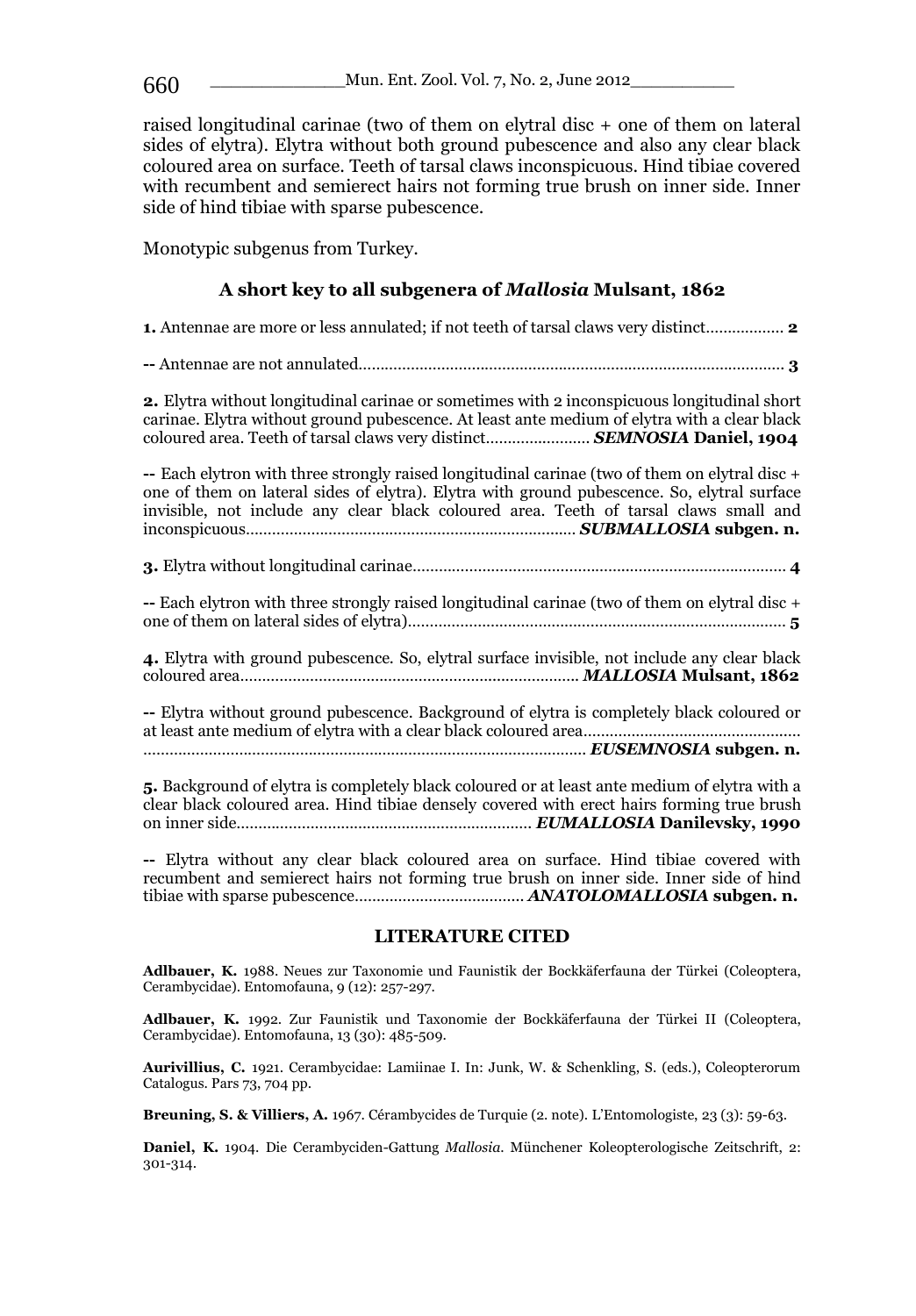**Danilevsky, M. L.** 1990. New taxa of the genus *Mallosia* from Transcaucasia. Acta entomologica bohemoslovaca, 86: 363-367.

**Danilevsky, M. L. & Miroshnikov A. I.** 1985. Timber-Beetles of Caucasus (Coleoptera, Cerambycidae). The Key. Krasnodar, 419 pp.

**Demelt, C. V.** 1967. Nachtrag zur Kenntnis der Cerambyciden-Fauna Kleinasiens. Entomologische Blatter, 63 (2): 106-109.

**Fuchs, E. & Breuning, S.** 1971. Die Cerambycidenausbeute der Anatolienexpedition 1966-67 des Naturhistorischen Museums, Wien. Annalen Naturhistorischen Museum Wien, 75: 435-439.

**Heyden, L.** 1888. Neue und interessante Coleopteren aus Malatia in Mesopotamien. Deutsche Entomologische Zeitschrift, 32 (1): 72-78.

**Holzschuh, C.** 1989. Beschreibung neuer Bockkäfer aus Europa und Asien (Cerambycidae, Col.). Koleopterologische Rudschau, 59: 153-183.

**Kraatz, G.** 1884. Neue Kafer-Arten aus Malatia im sudlichen Kleinasien. Deutsche Entomologische Zeitschrift, 28: 231-234.

**Lodos, N.** 1998. Entomology of Turkey VI (General, Aplied and Faunistic). Ege Ü. Ziraat Fak. Yayınları No: 529, E. Ü. Faculty of Agriculture Press, İzmir, 300 pp.

Löbl, I. & Smetana, A. (eds.). 2010. Catalogue of Palaearctic Coleoptera. 6. Chrysomeloidea. Apollo Books, Stenstrup: 924 pp.

**Mulsant, E.** 1862-63. Histoire naturelle des Coléoptères de France. Longicornes. Magnin-Blanchard, Paris: 1-590 [1-480=1862; 481-590=1863].

**Özbek, H.** 1978. *Hylotrupes bajulus* (L.) Serville in Erzurum and the near, and some others longhorn beetles. Atatürk Üniversitesi Ziraat Fakultesi Dergisi, 9 (1): 31-44 (in Turkish).

**Özdikmen, H.** 2006. Contribution to the knowledge of Turkish longicorn beetles fauna (Coleoptera: Cerambycidae). Munis Entomology & Zoology, 1 (1): 71-90.

**Özdikmen, H. & Hasbenli, A.** 2004a. Contribution to the knowledge of longhorned bettles (Coleoptera, Cerambycidae) from Turkey, Subfamily Lamiinae. Journal of Entomological Research Society, 6 (2): 25-49.

**Rejzek, M. & Hoskovec, M.** 1999. Cerambycidae of Nemrut Dağı National Park (Anatolia, South-East Turkey). Biocosme Mésogéen, Nice, 15 (4): 257-272.

**Rejzek, M., Sama, G. & Alziar, G.** 2001. Host Plants of Several Herb-Feeding Cerambycidae Mainly from East Mediterranean Region (Coleoptera : Cerambycidae). Biocosme Mésogéen, Nice, 17 (4): 263- 294.

**Tauzin, P.** 2000. Complement a l'inventaire des Coleopteres Cerambycidae de Turquie. L'Entomologiste, 56 (4): 151-153.

**Tozlu, G., Rejzek, M. & Özbek, H.** 2003. A Contribution to the Knowledge of Cerambycidae (Coleoptera) Fauna of Turkey Part II: Subfamily Lamiinae. Biocosme Mèsogèen, Nice, 19 (3): 95-110.

**Winkler, A.** 1924-1932. Catalogus Coleopterorum regionis palaearcticae. Verlag von Albert Winkler, 1135-1226.